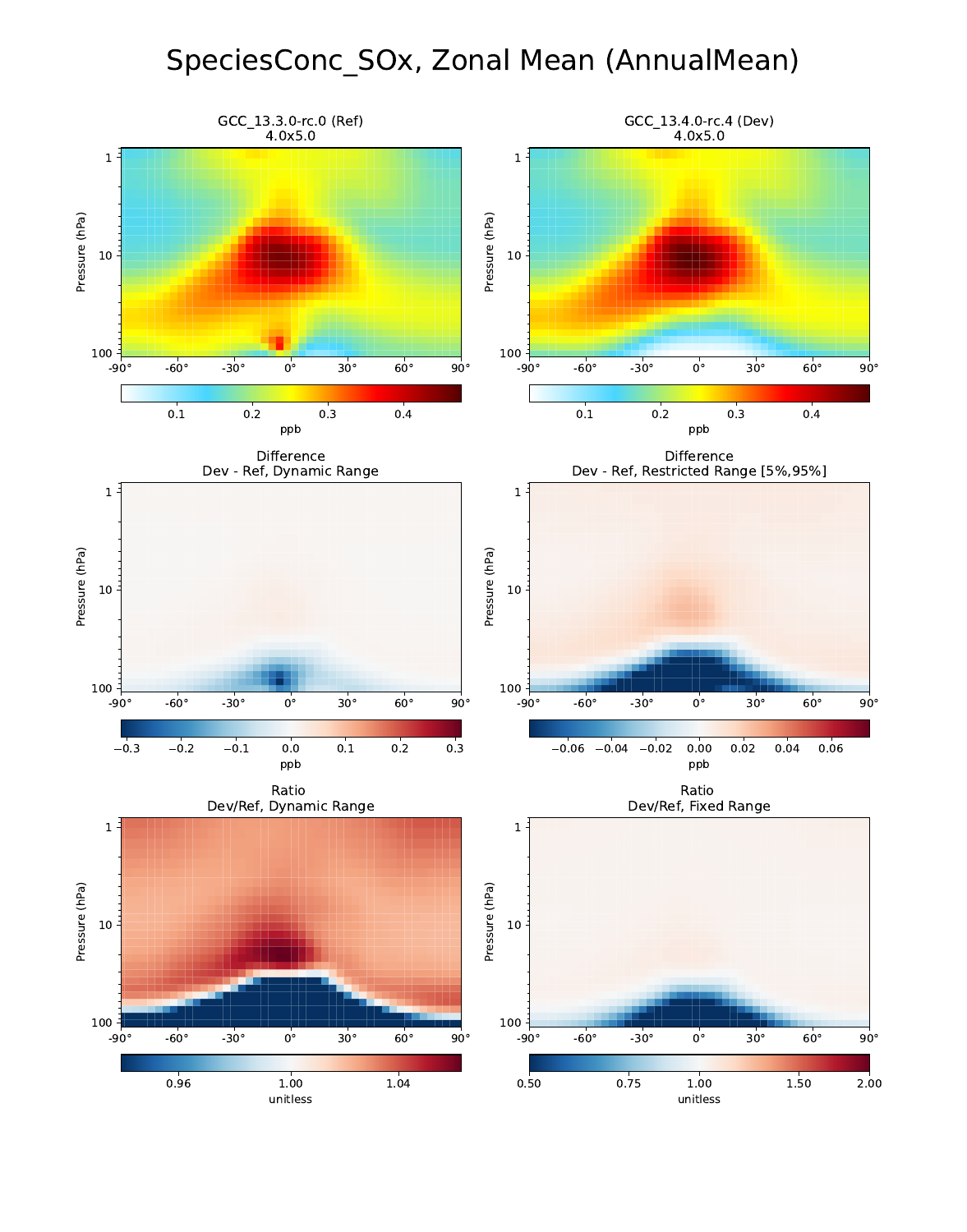## SpeciesConc\_DMS, Zonal Mean (AnnualMean)

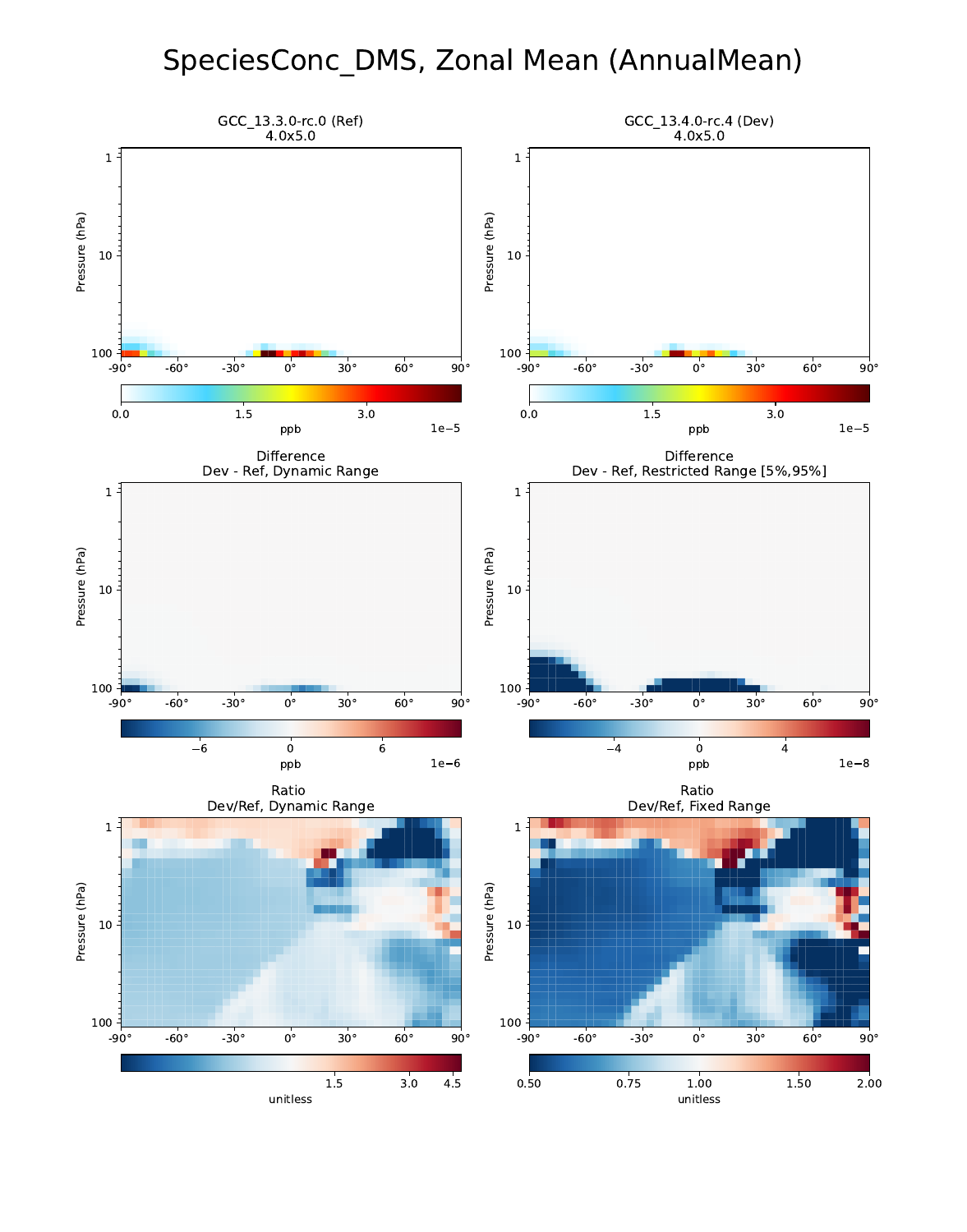## SpeciesConc\_HMS, Zonal Mean (AnnualMean)

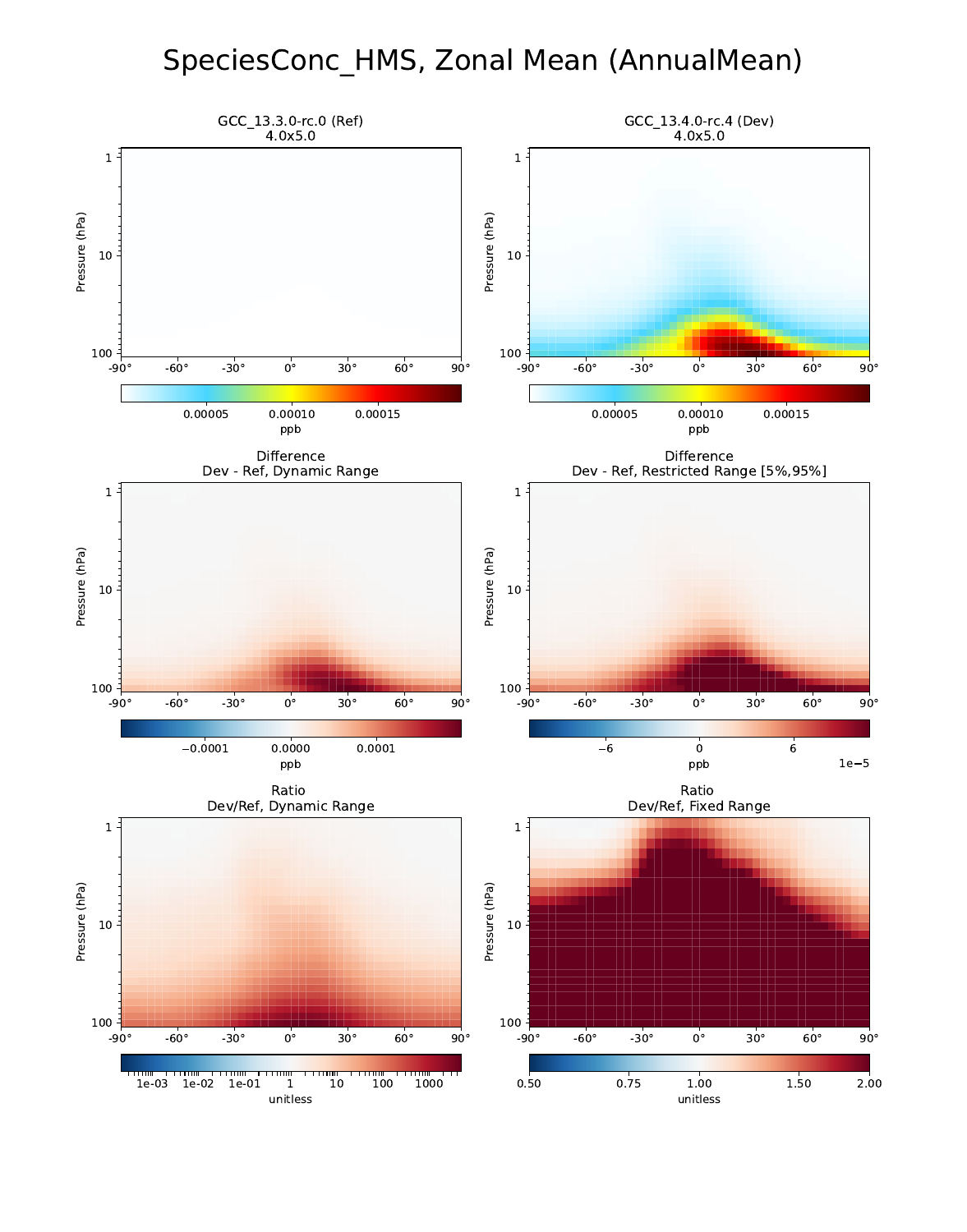## SpeciesConc\_MSA, Zonal Mean (AnnualMean)

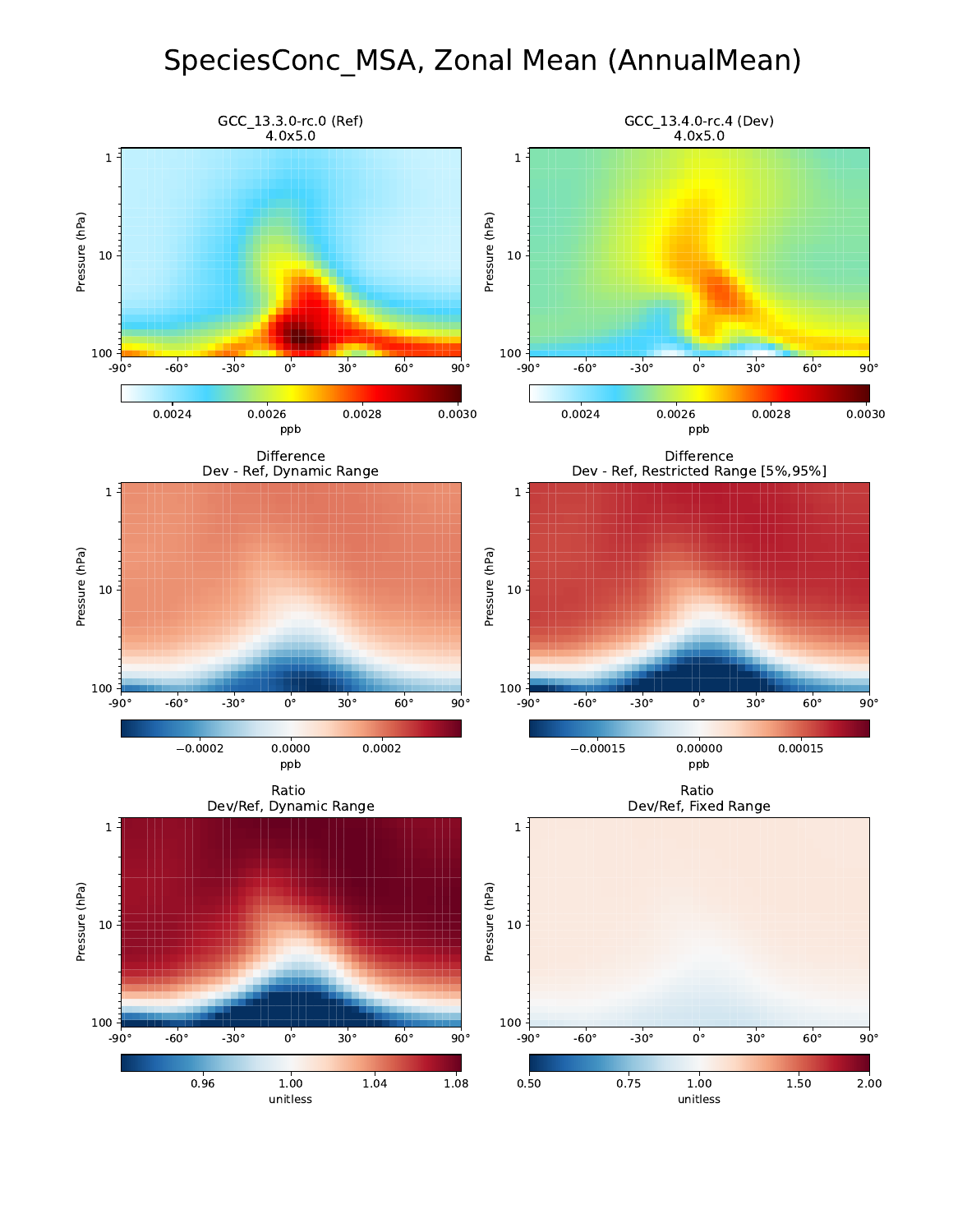# SpeciesConc\_OCS, Zonal Mean (AnnualMean)

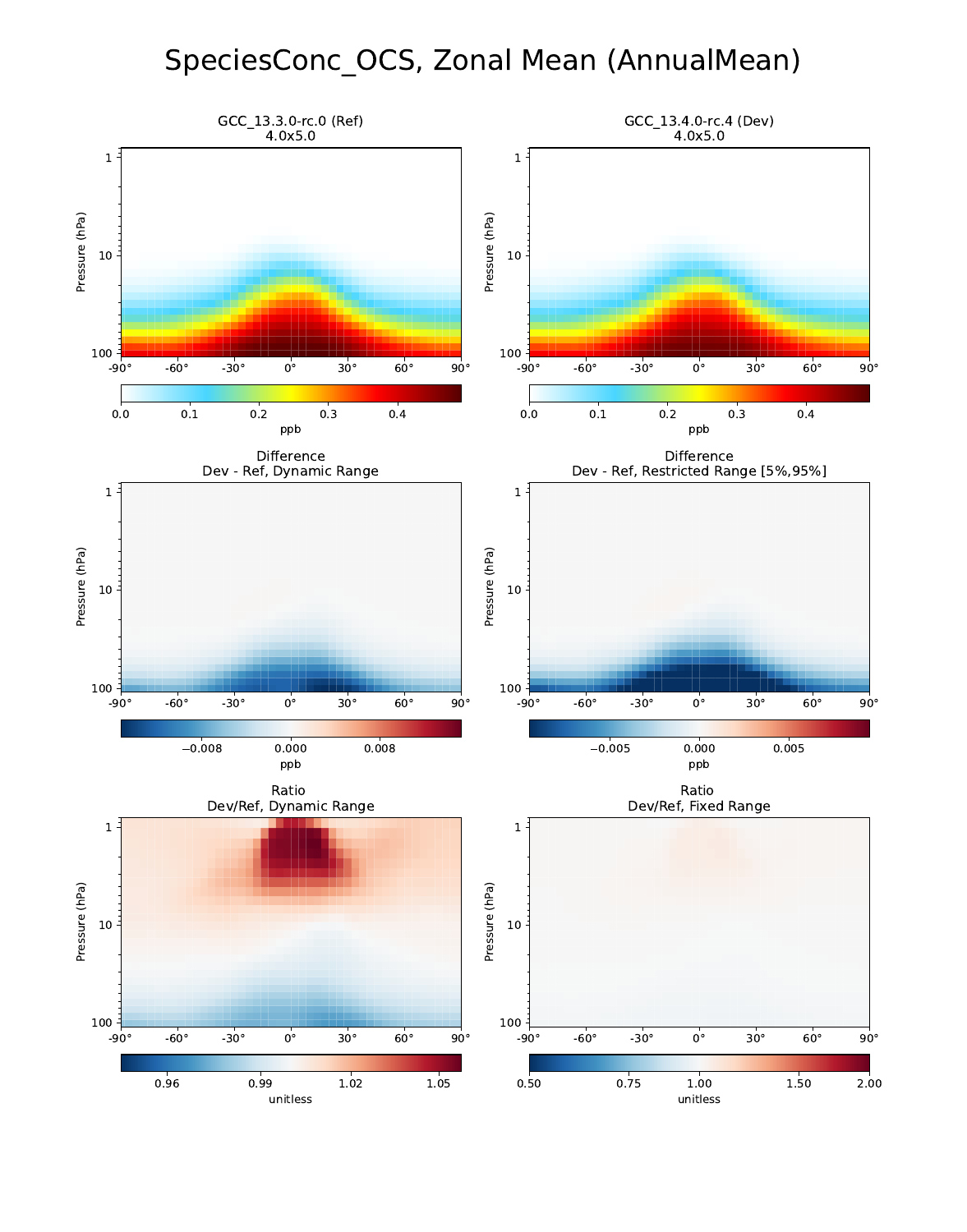## SpeciesConc\_SO2, Zonal Mean (AnnualMean)